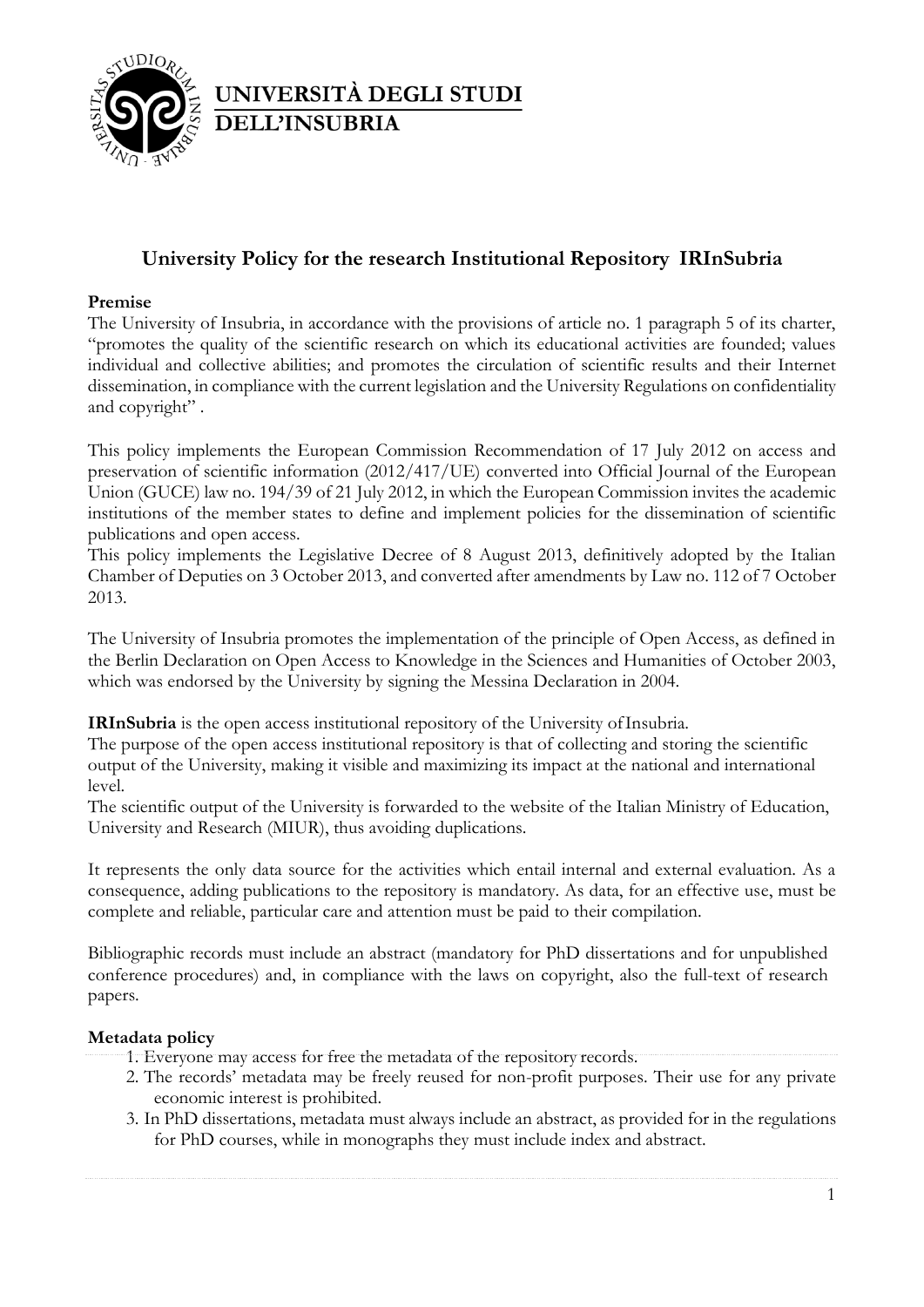

# UNIVERSITÀ DEGLI STUDI **DELL'INSUBRIA**

## **Text policy**

- 1. Everyone can access for free the full text of the repository records, in agreement with the authors' choices and publishers' policies.
- 2. Divergent use and further products are exclusive to the author and/or publisher, except when declared free according to the law or permitted by the copyright owner.
- 3. If, however, the repository product is accompanied by a Creative Commons license, it may also be used in the manners and for the purposes described in the applicable Creative Commons license.

## **Content policy**

- 1. **IRInSubria** is the open access institutional repository which contains research products.
- 2. It stores the following types of products:
	- − journal articles;
	- − translations of journal articles;
	- − book chapters;
	- − translations of book chapters;
	- − unpublished conference proceedings;
	- − books;
	- − translations of books;
	- − edited volumes;
	- − internal or research reports;
	- − patents and regulations;
	- − maps;
	- − multimedia applications and products;
	- edited multimedia applications and products;
	- − critical editions, commented editions or translations, and scientific comments;
	- − activities (series editor, membership in a journal's scientific committee);
	- − PhD dissertations.
- 3. For each product, there must be indicated:
	- − the publication date;
	- the full version of the attached text (proofs, manuscript sent to the publisher, accepted version, published version);
	- − the review type (blind review, open review, scientific committee, none);
	- − the state of publication (published, in publication, ePub ahead of print).

## **Data entry policy**

- 1. Products metadata can be entered only by the authorized academic personnel, or by the latter delegated. In particular, among those allowed to enter their works in **IRInSubria** fall:
	- − professors;
	- − researchers;
	- PhD students;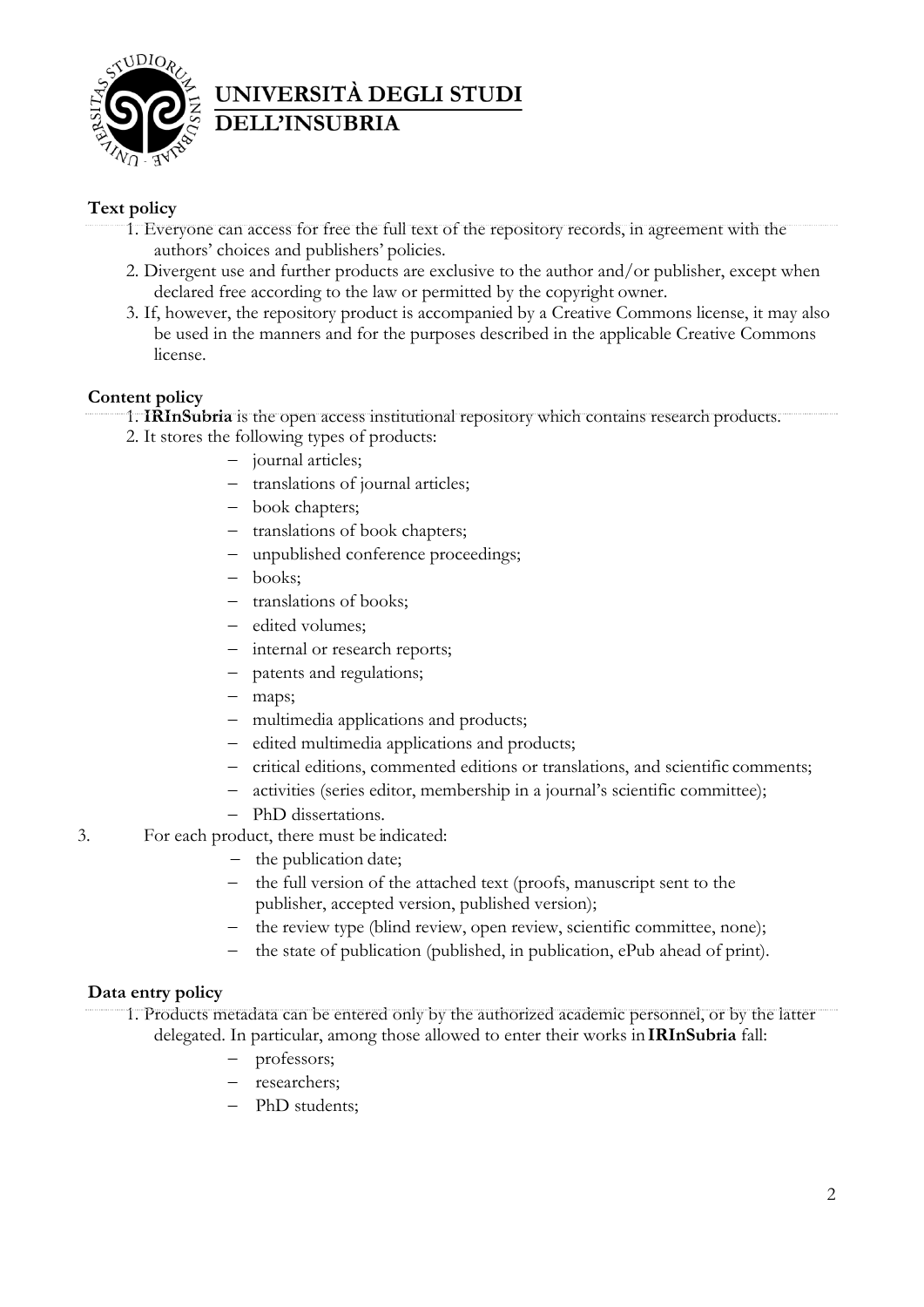

# UNIVERSITÀ DEGLI STUDI **DELL'INSUBRIA**

- grant holders;
- residents;
- research teaching fellows;
- − technical-administrative personnel.
- 2. It is the duty of authors to enter data and texts. When depositing, authors subscribe a declaration in which they guarantee that they are the authors of the deposited work and give the University a non-exclusive license to publish the metadata and full text of the research products, in accordance with the procedures described in the "Metadata policy" and "Text policy".
- 3. Authors must deposit the bibliographic metadata of all their research products.
- 4. Research products must be entered in **IRInSubria** within a month from their publication date, in order to guarantee that the data in **IRInSubria** are always up to date and available for all administrative needs.
- 5. Authors must deposit the full-text of all their records, requesting an embargo period if need be.
- 6. Records subjected to embargo will not be publicly visible until its expiry date.
- 7. The metadata entered in **IRInSubria** are authenticated by expert librarians as regards their relevance for the archive's purposes, their actual belonging to the specified type, and the correctness of the indicated bibliographic metadata.
- 8. Full texts are checked by expert librarians to verify the consistency of the format, as required by the policies formalized by authors in the reference database SHERPA-RoMEO.
- 9. Authors are exclusively responsible for the truthfulness and authenticity of what they declared when entering data.
- 10. Authors are exclusively responsible for any third-party rights violation deriving from the publication of the research products they uploaded.
- 11. Should a third-party rights violation be determined for any work, this will be immediately removed from **IRInSubria**.
- 12. The University of Insubria does not assume any responsibility in case of violation from thirdparty users of the copyrights of the works entered in the archive.

## **Conservation policies**

for keeping, updating and removing data in **IRInSubria**.

- 1. The records in **IRInSubria** will be kept in the archive indefinitely.
- 2. **IRInSubria** will try to guarantee uninterrupted access to the data therein contained.
- 3. If necessary, the data stored in **IRInSubria** will be transferred to new and more updated formats.
- 4. **IRInSubria** carries out regular backups of all data stored in the archive.
- 5. Records are not normally removed from **IRInSubria**.
- 6. The removal of a record from **IRInSubria** may be justified by the following reasons:
	- − plagiarism or proved copyright violation;
		- − proved legal violations;
		- − national security;
		- − research based on falsified data.
- 7. Removed records will not be eliminated, but they will not be publicly visible.
- 8. The handle and URL of each record in **IRInSubria** will be kept indefinitely.
- 9. It is possible to request to make changes or update the records already published in **IRInSubria**.
- 10. The handle and URL of each record in **IRInSubria** will always direct to the most updated version.
- 11. Should **IRInSubria** be closed, all data stored in the archive will be transferred to another